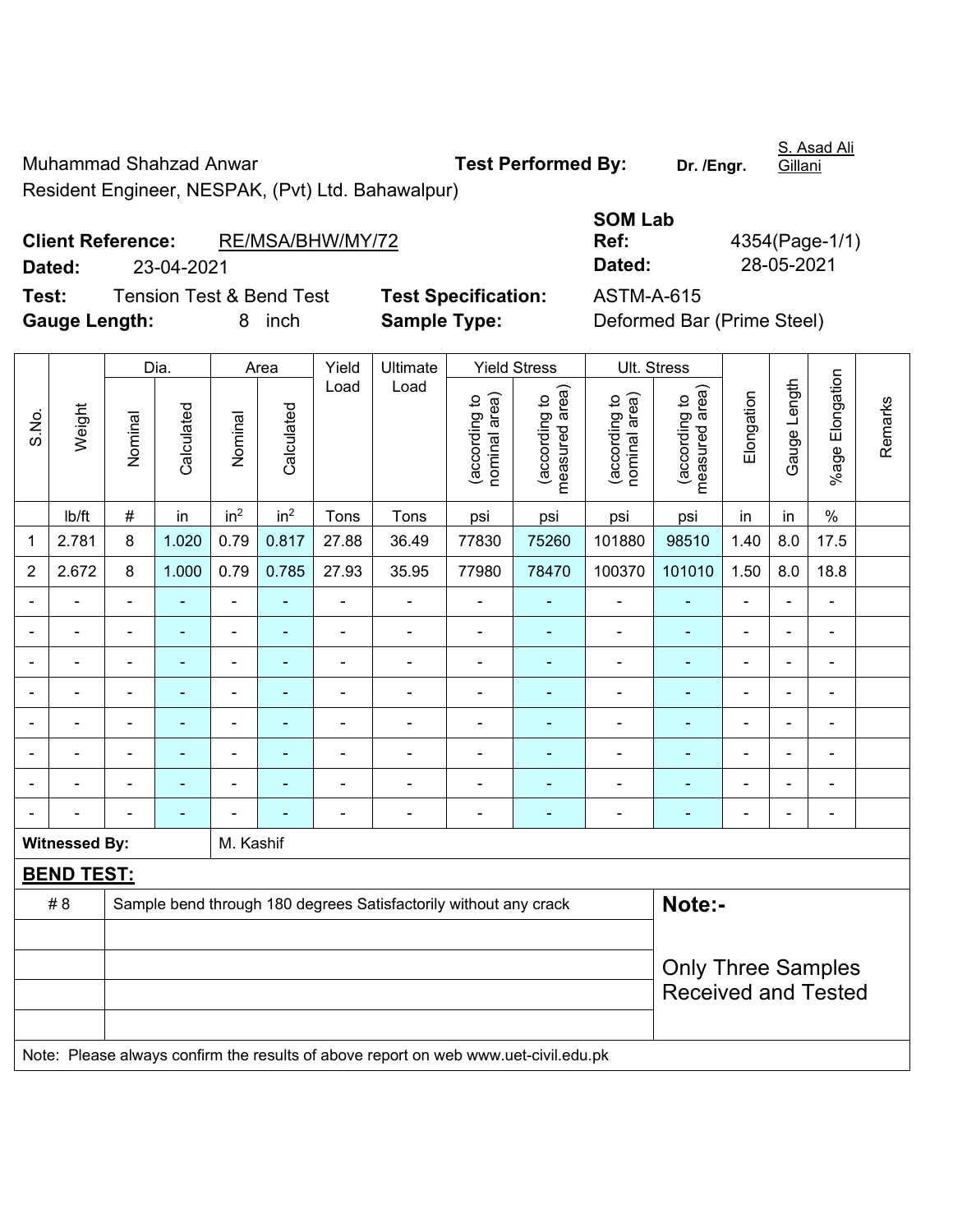Muhammad Shahbaz **Test Performed By:** Dr. /Engr. Imperium Hospitality (Pvt) Ltd. Lahore

## **SOM Lab Ref:** 4311(Page-1/2)

Dia. | Area | Yield | Ultimate | Yield Stress | Ult. Stress %age Elongation %age Elongation Gauge Length Load Load Gauge Length (according to<br>measured area) measured area) measured area) (according to<br>nominal area) (according to<br>nominal area) nominal area) nominal area) (according to<br>measured area) Elongation Elongation (according to (according to (according to (according to Remarks Remarks Weight **Calculated Calculated** Calculated Calculated S.No. Nominal Nominal Vominal Nominal | lb/ft | # | in | in<sup>2</sup> | in<sup>2</sup> | Tons | Tons | psi | psi | psi | psi | in | in | % 1 | 1.467 | 6 | 0.741 | 0.44 | 0.431 | 15.90 | 20.90 | 79710 | 81370 | 104750 | 106930 | 1.10 | 8.0 | 13.8 2 | 1.455 | 6 | 0.738 | 0.44 | 0.428 | 16.21 | 21.17 | 81240 | 83520 | 106130 | 109100 | 1.20 | 8.0 | 15.0 3 | 1.471 |  $\,$  6  $\,$  | 0.742 | 0.44 | 0.432 | 15.29 |  $\,$  20.87  $\,$  |  $\,76640$  |  $\,78060$  | 104590 | 106530 | 1.20 | 8.0 | 15.0 - - - - - - - - - - - - - - - - - - - - - - - - - - - - - - - - - - - - - - - - - - - - - - - - - - - - - - - - - - - - - - - - - - - - - - - - - - - - - - - - - - - - - - - - - - - - - - - - - - - - - - - - - **BEND TEST:**  # 6 Sample bend through 180 degrees Satisfactorily without any crack **Note:- Note:** #6 Sample bend through 180 degrees Satisfactorily without any crack Only Five Samples Received and Tested Note: Please always confirm the results of above report on web www.uet-civil.edu.pk

**Client Reference:** IHPL/Steel/075 **Dated:** 26-05-2021 **Dated:** 28-05-2021 **Test:** Tension Test & Bend Test **Test Specification:** ASTM-A-615

**Gauge Length:** 8 inch **Sample Type:** Deformed Bar

S. Asad Ali Gillani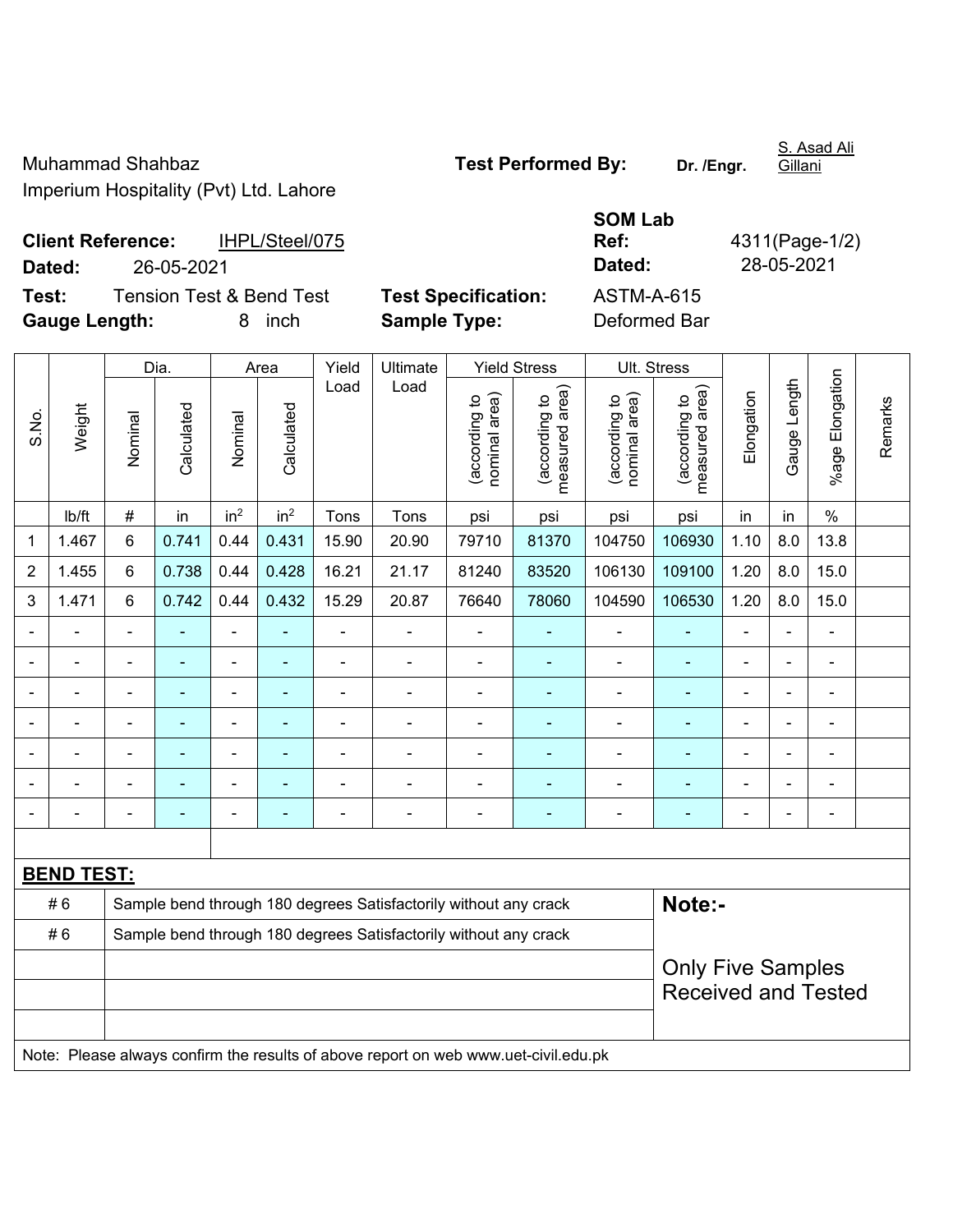Muhammad Shahbaz **Test Performed By:** Dr. /Engr. Imperium Hospitality (Pvt) Ltd. Lahore

S. Asad Ali Gillani

**Client Reference:** IHPL/Steel/076 **Dated:** 17-05-2021 **Dated:** 28-05-2021 **Test:** Tension Test & Bend Test **Test Specification:** 

**Gauge Length:** 8 inch **Sample Type:** Deformed Bar

| <b>SOM Lab</b> |                |
|----------------|----------------|
| Ref:           | 4355(Page-2/2) |
| Dated:         | 28-05-2021     |
| ASTM-A-615     |                |

|                |                   |                          | Dia.           | Area            |                 | Yield          |                                                                                     | Ultimate<br><b>Yield Stress</b> |                                 | Ult. Stress                    |                                 |                |                |                 |         |
|----------------|-------------------|--------------------------|----------------|-----------------|-----------------|----------------|-------------------------------------------------------------------------------------|---------------------------------|---------------------------------|--------------------------------|---------------------------------|----------------|----------------|-----------------|---------|
| S.No.          | Weight            | Nominal                  | Calculated     | Nominal         | Calculated      | Load           | Load                                                                                | nominal area)<br>(according to  | (according to<br>measured area) | nominal area)<br>(according to | measured area)<br>(according to | Elongation     | Gauge Length   | %age Elongation | Remarks |
|                | Ib/ft             | #                        | in             | in <sup>2</sup> | in <sup>2</sup> | Tons           | Tons                                                                                | psi                             | psi                             | psi                            | psi                             | in             | in             | $\%$            |         |
| 1              | 2.630             | 8                        | 0.992          | 0.79            | 0.773           | 24.67          | 35.58                                                                               | 68870                           | 70390                           | 99320                          | 101500                          | 1.30           | 8.0            | 16.3            |         |
| $\overline{2}$ | 2.621             | 8                        | 0.990          | 0.79            | 0.770           | 24.62          | 35.76                                                                               | 68730                           | 70510                           | 99830                          | 102420                          | 1.30           | 8.0            | 16.3            |         |
| 3              | 2.619             | 8                        | 0.990          | 0.79            | 0.770           | 24.52          | 35.65                                                                               | 68440                           | 70220                           | 99520                          | 102100                          | 1.50           | 8.0            | 18.8            |         |
|                |                   |                          | $\blacksquare$ | ÷,              |                 |                | L,                                                                                  | $\overline{a}$                  |                                 | ä,                             | ÷,                              |                |                | L,              |         |
|                |                   |                          |                | $\blacksquare$  |                 |                | Ē,                                                                                  | $\blacksquare$                  |                                 |                                |                                 |                |                |                 |         |
|                | ä,                | ä,                       | $\blacksquare$ | ÷               |                 |                | Ē,                                                                                  | $\blacksquare$                  | ä,                              | ÷                              | ÷,                              | $\blacksquare$ |                | $\blacksquare$  |         |
| ÷              | ÷,                | $\blacksquare$           | $\blacksquare$ | ÷,              |                 | $\blacksquare$ | Ē,                                                                                  | $\blacksquare$                  | ÷                               | $\blacksquare$                 | $\blacksquare$                  | $\blacksquare$ | $\blacksquare$ | $\blacksquare$  |         |
|                |                   | ä,                       | $\blacksquare$ | ÷               |                 | $\overline{a}$ | $\overline{\phantom{a}}$                                                            | $\blacksquare$                  | ÷                               | ÷                              | ٠                               | $\blacksquare$ | ÷              | $\blacksquare$  |         |
|                | ÷                 | ä,                       | $\blacksquare$ | ÷,              |                 | $\blacksquare$ | ä,                                                                                  | $\blacksquare$                  | ÷                               | ÷,                             | $\blacksquare$                  |                |                | $\blacksquare$  |         |
|                | ÷                 | $\blacksquare$           | $\blacksquare$ | ä,              |                 |                | ä,                                                                                  | ä,                              | ä,                              | ä,                             | ÷,                              |                |                | $\blacksquare$  |         |
|                |                   |                          |                |                 |                 |                |                                                                                     |                                 |                                 |                                |                                 |                |                |                 |         |
|                | <b>BEND TEST:</b> |                          |                |                 |                 |                |                                                                                     |                                 |                                 |                                |                                 |                |                |                 |         |
|                | #8                |                          |                |                 |                 |                | Sample bend through 180 degrees Satisfactorily without any crack                    |                                 |                                 |                                | Note:-                          |                |                |                 |         |
|                | #8                |                          |                |                 |                 |                | Sample bend through 180 degrees Satisfactorily without any crack                    |                                 |                                 |                                |                                 |                |                |                 |         |
|                |                   | <b>Only Five Samples</b> |                |                 |                 |                |                                                                                     |                                 |                                 |                                |                                 |                |                |                 |         |
|                |                   |                          |                |                 |                 |                |                                                                                     |                                 |                                 |                                | <b>Received and Tested</b>      |                |                |                 |         |
|                |                   |                          |                |                 |                 |                |                                                                                     |                                 |                                 |                                |                                 |                |                |                 |         |
|                |                   |                          |                |                 |                 |                | Note: Please always confirm the results of above report on web www.uet-civil.edu.pk |                                 |                                 |                                |                                 |                |                |                 |         |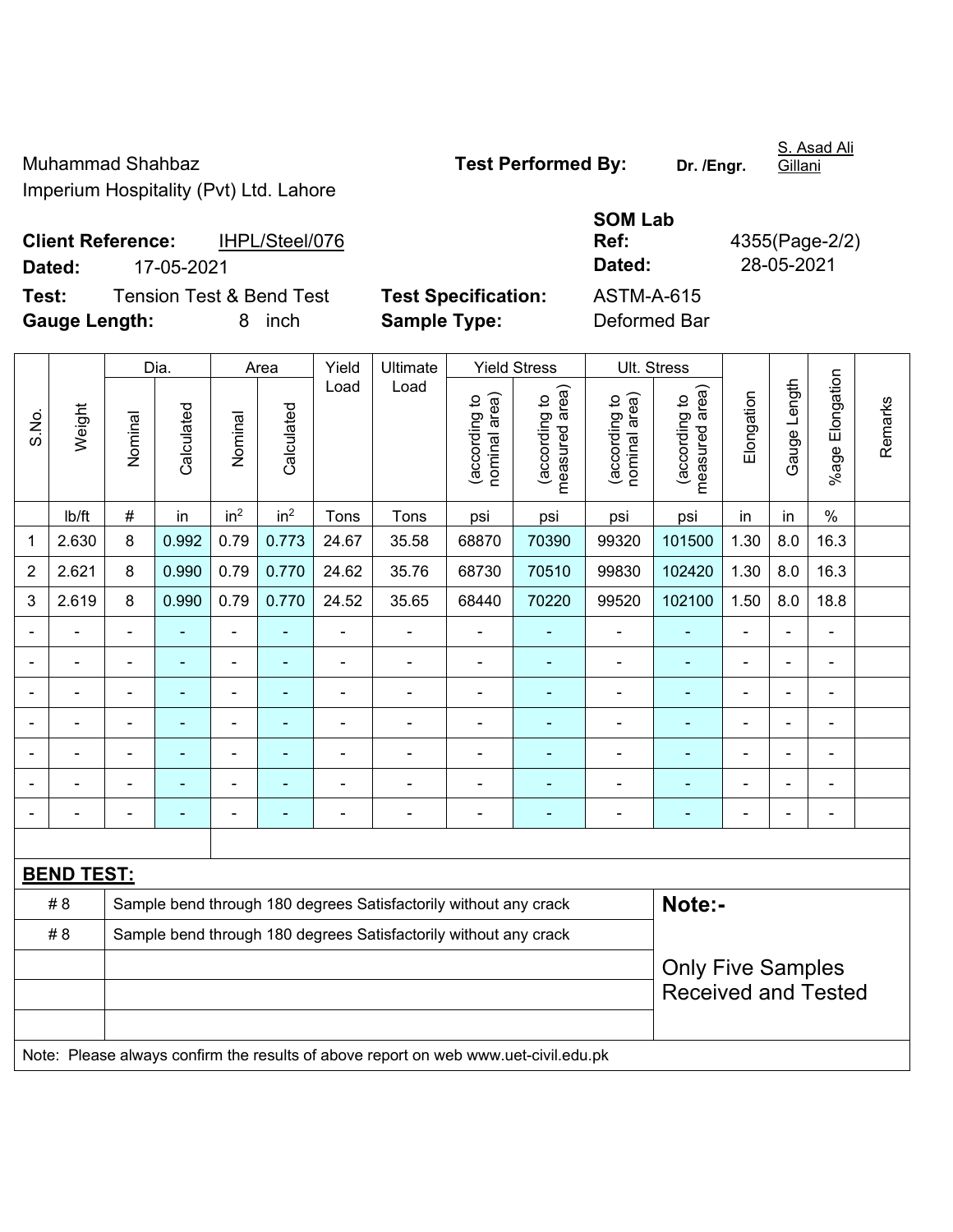Project Manager **Test Performed By:** Dr. /Engr. **S. Asad Ali Gillani** Ali Gillani

12-C Plote Construction of Residental Building, Gulberg-III, Lahore

|                            | <b>SOM Lab</b><br>Ref:<br>Dated: | 4356(Page-<br>1/1)<br>28-05-2021 |
|----------------------------|----------------------------------|----------------------------------|
| <b>Test Specification:</b> | <b>ASTM-A-615</b>                |                                  |
|                            | <b>Sample Type:</b>              | Deformed Bar                     |

|                |                   |                         | Dia.           |                              | Area            | Yield                    | Ultimate                                                                            |                                | <b>Yield Stress</b>                         |                                | Ult. Stress                     |                |                |                       |         |
|----------------|-------------------|-------------------------|----------------|------------------------------|-----------------|--------------------------|-------------------------------------------------------------------------------------|--------------------------------|---------------------------------------------|--------------------------------|---------------------------------|----------------|----------------|-----------------------|---------|
| S.No.          | Weight            | Nominal                 | Calculated     | Nominal                      | Calculated      | Load                     | Load                                                                                | nominal area)<br>(according to | (according to<br>neasured area)<br>measured | nominal area)<br>(according to | (according to<br>measured area) | Elongation     | Gauge Length   | Elongation<br>$%$ age | Remarks |
|                | lb/ft             | $\#$                    | in             | in <sup>2</sup>              | in <sup>2</sup> | Tons                     | Tons                                                                                | psi                            | psi                                         | psi                            | psi                             | in             | in             | $\%$                  |         |
| 1              | 1.495             | 6                       | 0.748          | 0.44                         | 0.439           | 12.94                    | 17.86                                                                               | 64840                          | 64990                                       | 89520                          | 89720                           | 1.30           | 8.0            | 16.3                  |         |
| $\overline{2}$ | 1.494             | 6                       | 0.748          | 0.44                         | 0.439           | 12.81                    | 17.89                                                                               | 64230                          | 64380                                       | 89670                          | 89880                           | 1.50           | 8.0            | 18.8                  |         |
| 3              | 0.662             | 4                       | 0.498          | 0.20                         | 0.195           | 5.63                     | 7.92                                                                                | 62050                          | 63640                                       | 87340                          | 89580                           | 1.10           | 8.0            | 13.8                  |         |
| 4              | 0.660             | 4                       | 0.497          | 0.20                         | 0.194           | 5.56                     | 7.87                                                                                | 61270                          | 63160                                       | 86780                          | 89470                           | 1.30           | 8.0            | 16.3                  |         |
|                | $\overline{a}$    | $\blacksquare$          | ۰              | ÷                            | $\blacksquare$  | $\overline{\phantom{a}}$ | ÷,                                                                                  | $\blacksquare$                 | ٠                                           | $\blacksquare$                 | $\frac{1}{2}$                   | $\blacksquare$ | $\overline{a}$ | $\blacksquare$        |         |
|                | $\blacksquare$    | $\blacksquare$          | $\blacksquare$ | $\qquad \qquad \blacksquare$ | ٠               | $\blacksquare$           | ÷,                                                                                  | $\blacksquare$                 | ÷                                           | $\blacksquare$                 | ÷                               | $\blacksquare$ | ä,             | $\blacksquare$        |         |
|                | ÷.                | ä,                      | ÷,             | $\overline{a}$               | $\blacksquare$  | $\blacksquare$           | ÷                                                                                   | $\blacksquare$                 | $\blacksquare$                              | ÷,                             | $\blacksquare$                  | $\blacksquare$ | ä,             | $\blacksquare$        |         |
|                | $\blacksquare$    |                         | $\blacksquare$ | $\blacksquare$               |                 | L,                       | $\blacksquare$                                                                      | Ē,                             |                                             | ä,                             |                                 |                | $\blacksquare$ | $\blacksquare$        |         |
|                |                   |                         | ۰              | $\blacksquare$               |                 |                          | $\blacksquare$                                                                      | $\blacksquare$                 |                                             |                                | $\blacksquare$                  |                |                | $\blacksquare$        |         |
|                | $\blacksquare$    | $\blacksquare$          |                | ۰                            | $\blacksquare$  | ä,                       | $\blacksquare$                                                                      | $\blacksquare$                 | ٠                                           | $\blacksquare$                 | ÷,                              | $\blacksquare$ | $\blacksquare$ | $\blacksquare$        |         |
|                |                   |                         |                |                              |                 |                          |                                                                                     |                                |                                             |                                |                                 |                |                |                       |         |
|                | <b>BEND TEST:</b> |                         |                |                              |                 |                          |                                                                                     |                                |                                             |                                |                                 |                |                |                       |         |
|                | #6                |                         |                |                              |                 |                          | Sample bend through 180 degrees Satisfactorily without any crack                    |                                |                                             |                                | Note:-                          |                |                |                       |         |
|                | #4                |                         |                |                              |                 |                          | Sample bend through 180 degrees Satisfactorily without any crack                    |                                |                                             |                                |                                 |                |                |                       |         |
|                |                   | <b>Only Six Samples</b> |                |                              |                 |                          |                                                                                     |                                |                                             |                                |                                 |                |                |                       |         |
|                |                   |                         |                |                              |                 |                          |                                                                                     |                                |                                             |                                | <b>Received and Tested</b>      |                |                |                       |         |
|                |                   |                         |                |                              |                 |                          |                                                                                     |                                |                                             |                                |                                 |                |                |                       |         |
|                |                   |                         |                |                              |                 |                          | Note: Please always confirm the results of above report on web www.uet-civil.edu.pk |                                |                                             |                                |                                 |                |                |                       |         |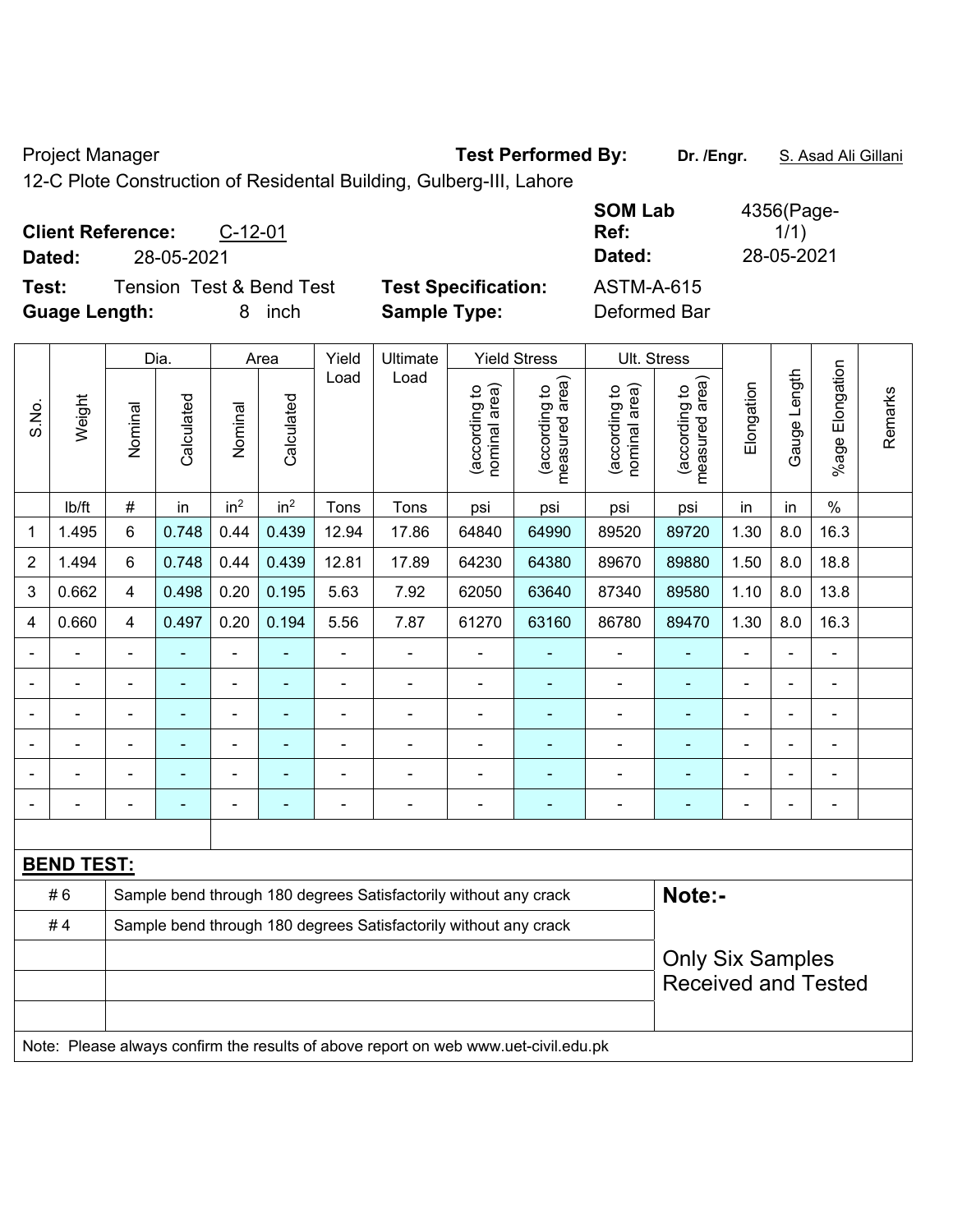Abdullah Hussain (Resident

Engineer) **Test Performed By:** Dr. /Engr. **S. Asad Ali Gillani** Company of Test Performed By: Dr. /Engr. **S. Asad Ali Gillani** 

NESPAK Office, Street Ayesha Musjid Rawailpura(opposite Fateh Garh Agency) Sialkot

| <b>Client Reference:</b> |            | Nespak/SAH/UET/019A      |                            | Ref:       | 1/1)                       |
|--------------------------|------------|--------------------------|----------------------------|------------|----------------------------|
| Dated:                   | 28-05-2021 |                          |                            | Dated:     | 28-05-2021                 |
| Test:                    |            | Tension Test & Bend Test | <b>Test Specification:</b> | ASTM-A-615 |                            |
| <b>Guage Length:</b>     |            | inch                     | <b>Sample Type:</b>        |            | Deformed Bar(Kamran Steel) |

|                |                | Dia.           |            |                          | Area                     | Yield          | Ultimate |                                  | <b>Yield Stress</b>                  |                                | Ult. Stress                        |                |                 |                          |         |
|----------------|----------------|----------------|------------|--------------------------|--------------------------|----------------|----------|----------------------------------|--------------------------------------|--------------------------------|------------------------------------|----------------|-----------------|--------------------------|---------|
| S.No.          | Weight         | Nominal        | Calculated | Nominal                  | Calculated               | Load           | Load     | nominal area)<br>₽<br>(according | area)<br>ą<br>(according<br>measured | (according to<br>nominal area) | area)<br>(according to<br>measured | Elongation     | Length<br>Gauge | Elongation<br>$%$ age    | Remarks |
|                | lb/ft          | #              | in         | in <sup>2</sup>          | in <sup>2</sup>          | Tons           | Tons     | psi                              | psi                                  | psi                            | psi                                | in             | in.             | $\%$                     |         |
| 1              | 1.021          | 5              | 0.618      | 0.31                     | 0.300                    | 9.63           | 13.10    | 68540                            | 70820                                | 93190                          | 96300                              | 1.20           | 8.0             | 15.0                     |         |
| $\overline{2}$ | 1.027          | 5              | 0.620      | 0.31                     | 0.302                    | 9.58           | 13.17    | 68170                            | 69980                                | 93700                          | 96180                              | 1.30           | 8.0             | 16.3                     |         |
| 3              | 0.647          | 4              | 0.492      | 0.20                     | 0.190                    | 5.73           | 8.23     | 63180                            | 66500                                | 90720                          | 95490                              | 1.40           | 8.0             | 17.5                     |         |
| 4              | 0.646          | $\overline{4}$ | 0.492      | 0.20                     | 0.190                    | 5.63           | 8.18     | 62050                            | 65320                                | 90150                          | 94900                              | 1.40           | 8.0             | 17.5                     |         |
|                | $\blacksquare$ | ۰              | ۰          | $\blacksquare$           | $\blacksquare$           | $\blacksquare$ | ۰        | $\blacksquare$                   | ۰                                    | $\blacksquare$                 | $\blacksquare$                     | $\equiv$       | $\blacksquare$  | $\blacksquare$           |         |
|                | $\blacksquare$ |                | ۰          | $\blacksquare$           | $\blacksquare$           | ۰              |          | $\blacksquare$                   | ۰                                    | $\blacksquare$                 | ۰                                  | $\blacksquare$ | $\blacksquare$  | $\blacksquare$           |         |
|                | $\blacksquare$ |                | ۰          |                          | ٠                        | -              |          | $\blacksquare$                   | $\blacksquare$                       |                                | ۰                                  | $\blacksquare$ | $\blacksquare$  | $\blacksquare$           |         |
|                | -              |                | ۰          | -                        |                          | ۰              |          |                                  |                                      |                                | -                                  | $\equiv$       | $\blacksquare$  | $\overline{\phantom{0}}$ |         |
|                | -              |                | ۰          | $\overline{\phantom{0}}$ | $\overline{\phantom{a}}$ | ۰              |          |                                  |                                      |                                | -                                  | $\equiv$       | $\blacksquare$  | $\overline{\phantom{a}}$ |         |
|                |                |                |            |                          |                          | -              |          |                                  |                                      |                                |                                    |                |                 | $\overline{\phantom{0}}$ |         |
|                |                |                |            |                          |                          |                |          |                                  |                                      |                                |                                    |                |                 |                          |         |

| <b>BEND TEST:</b> |                                                                                     |                            |  |  |  |  |  |  |  |  |  |  |
|-------------------|-------------------------------------------------------------------------------------|----------------------------|--|--|--|--|--|--|--|--|--|--|
| #5                | Sample bend through 180 degrees Satisfactorily without any crack                    | Note:-                     |  |  |  |  |  |  |  |  |  |  |
| #4                | Sample bend through 180 degrees Satisfactorily without any crack                    |                            |  |  |  |  |  |  |  |  |  |  |
|                   |                                                                                     | <b>Only Six Samples</b>    |  |  |  |  |  |  |  |  |  |  |
|                   |                                                                                     | <b>Received and Tested</b> |  |  |  |  |  |  |  |  |  |  |
|                   |                                                                                     |                            |  |  |  |  |  |  |  |  |  |  |
|                   | Note: Please always confirm the results of above report on web www.uet-civil.edu.pk |                            |  |  |  |  |  |  |  |  |  |  |

**SOM Lab**  4357 (Page-1/1)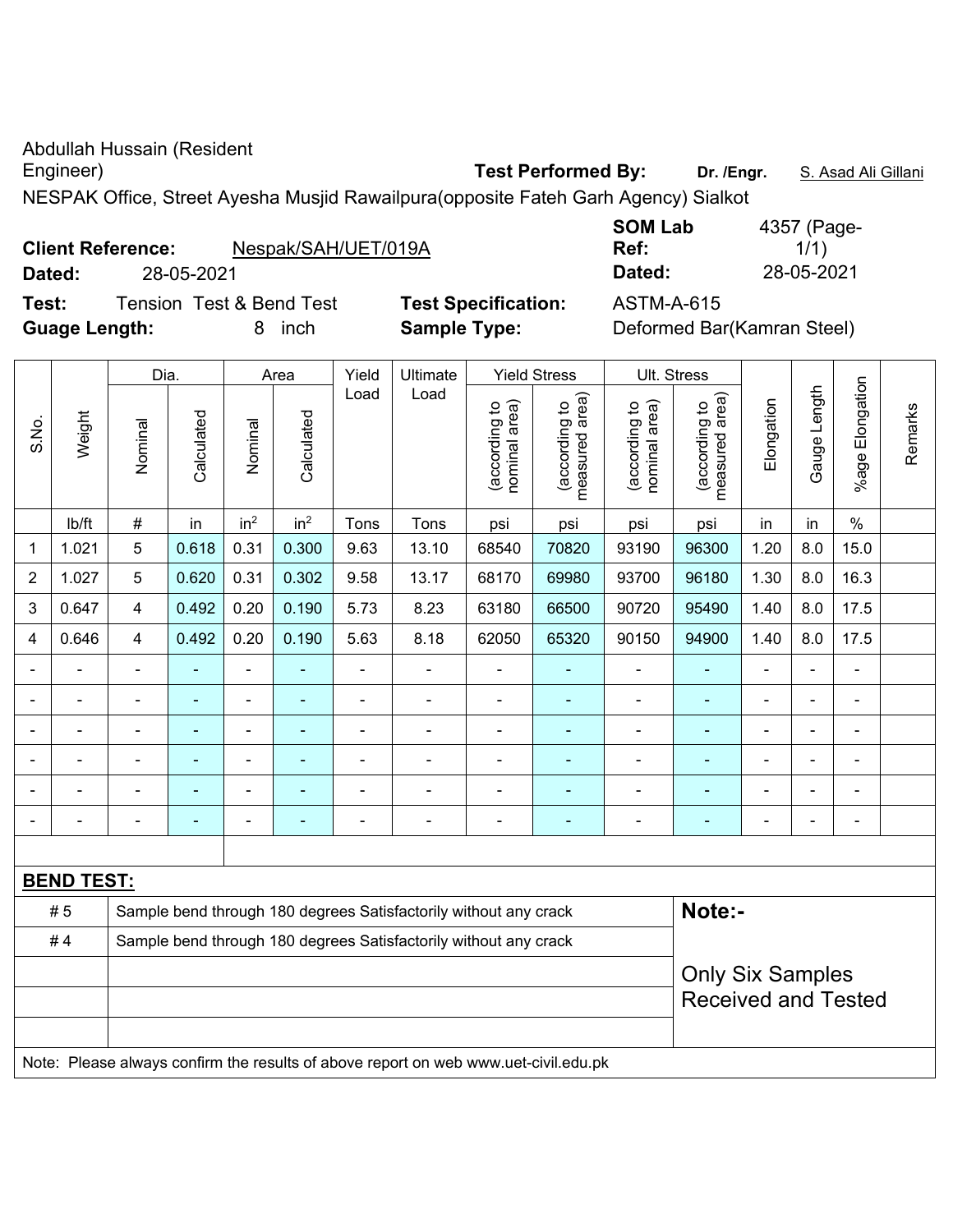Li Shi **Test Performed By: Dr. /Engr.** 

<u>M. Irfan Ul</u> Hassan

Manager, Sinohydro Corporation Limited, Pakistan

|                      | <b>Client Reference:</b> | ADB-301B/2018/246        |                            | Ref:         | 4359(Page-1/ |  |  |
|----------------------|--------------------------|--------------------------|----------------------------|--------------|--------------|--|--|
| Dated:               | 28-05-2021               |                          |                            | Dated:       | 28-05-2021   |  |  |
| Test:                |                          | Tension Test & Bend Test | <b>Test Specification:</b> | ASTM-A-615   |              |  |  |
| <b>Gauge Length:</b> |                          | inch                     | <b>Sample Type:</b>        | Deformed Bar |              |  |  |

| <b>SOM Lab</b>    |                |
|-------------------|----------------|
| Ref:              | 4359(Page-1/1) |
| Dated:            | 28-05-2021     |
| <b>ASTM-A-615</b> |                |
| Deformed Bar      |                |

|                |                      |                                                                  | Dia.           |                 | Area            | Yield          | Ultimate                                                                            |                               | <b>Yield Stress</b>             |                                | Ult. Stress                     |                |                |                           |         |
|----------------|----------------------|------------------------------------------------------------------|----------------|-----------------|-----------------|----------------|-------------------------------------------------------------------------------------|-------------------------------|---------------------------------|--------------------------------|---------------------------------|----------------|----------------|---------------------------|---------|
| S.No.          | Weight               | Nominal                                                          | Calculated     | Nominal         | Calculated      | Load           | Load                                                                                | nominal area)<br>according to | (according to<br>measured area) | nominal area)<br>(according to | (according to<br>measured area) | Elongation     | Gauge Length   | Elongation<br>$%$ age $ $ | Remarks |
|                | lb/ft                | $\#$                                                             | in             | in <sup>2</sup> | in <sup>2</sup> | Tons           | Tons                                                                                | psi                           | psi                             | psi                            | psi                             | in             | in             | $\%$                      |         |
| 1              | 1.503                | 6                                                                | 0.750          | 0.44            | 0.442           | 10.60          | 15.44                                                                               | 53140                         | 52900                           | 77410                          | 77060                           | 2.00           | 8.0            | 25.0                      |         |
| $\overline{2}$ | 1.468                | 6                                                                | 0.741          | 0.44            | 0.431           | 9.12           | 13.66                                                                               | 45730                         | 46690                           | 68470                          | 69900                           | 1.60           | 8.0            | 20.0                      |         |
| 3              | 1.495                | 6                                                                | 0.748          | 0.44            | 0.439           | 8.84           | 13.30                                                                               | 44300                         | 44400                           | 66680                          | 66830                           | 2.10           | 8.0            | 26.3                      |         |
| 4              | 1.493                | 6                                                                | 0.748          | 0.44            | 0.439           | 9.07           | 13.53                                                                               | 45480                         | 45580                           | 67810                          | 67960                           | 2.10           | 8.0            | 26.3                      |         |
| 5              | 1.509                | 6                                                                | 0.751          | 0.44            | 0.443           | 10.09          | 15.51                                                                               | 50590                         | 50240                           | 77770                          | 77240                           | 2.00           | 8.0            | 25.0                      |         |
| 6              | 1.506                | 6                                                                | 0.751          | 0.44            | 0.443           | 10.11          | 15.44                                                                               | 50690                         | 50350                           | 77410                          | 76890                           | 1.70           | 8.0            | 21.3                      |         |
| $\blacksquare$ | $\blacksquare$       | ä,                                                               | $\blacksquare$ | $\blacksquare$  | ۳               | $\blacksquare$ | ÷.                                                                                  | $\blacksquare$                |                                 | $\blacksquare$                 | $\blacksquare$                  | $\blacksquare$ | ä,             | $\blacksquare$            |         |
|                |                      |                                                                  |                |                 |                 |                | ä,                                                                                  |                               |                                 |                                | ÷,                              |                |                |                           |         |
| $\blacksquare$ |                      |                                                                  |                |                 |                 |                |                                                                                     |                               |                                 |                                |                                 |                |                |                           |         |
| $\blacksquare$ |                      |                                                                  | $\blacksquare$ |                 |                 |                |                                                                                     |                               |                                 |                                | -                               | $\blacksquare$ | $\blacksquare$ | $\blacksquare$            |         |
|                | <b>Witnessed By:</b> |                                                                  |                |                 |                 |                | M. Zahid Sharif, NESPAK + BARQAAB                                                   |                               |                                 |                                |                                 |                |                |                           |         |
|                | <b>BEND TEST:</b>    |                                                                  |                |                 |                 |                |                                                                                     |                               |                                 |                                |                                 |                |                |                           |         |
|                | #6                   |                                                                  |                |                 |                 |                | Sample bend through 180 degrees Satisfactorily without any crack                    |                               |                                 |                                | Note:-                          |                |                |                           |         |
|                | #6                   |                                                                  |                |                 |                 |                | Sample bend through 180 degrees Satisfactorily without any crack                    |                               |                                 |                                |                                 |                |                |                           |         |
|                | #6                   | Sample bend through 180 degrees Satisfactorily without any crack |                |                 |                 |                |                                                                                     |                               |                                 |                                | <b>Only Nine Samples</b>        |                |                |                           |         |
|                |                      |                                                                  |                |                 |                 |                |                                                                                     |                               |                                 |                                | <b>Received and Tested</b>      |                |                |                           |         |
|                |                      |                                                                  |                |                 |                 |                |                                                                                     |                               |                                 |                                |                                 |                |                |                           |         |
|                |                      |                                                                  |                |                 |                 |                | Note: Please always confirm the results of above report on web www.uet-civil.edu.pk |                               |                                 |                                |                                 |                |                |                           |         |